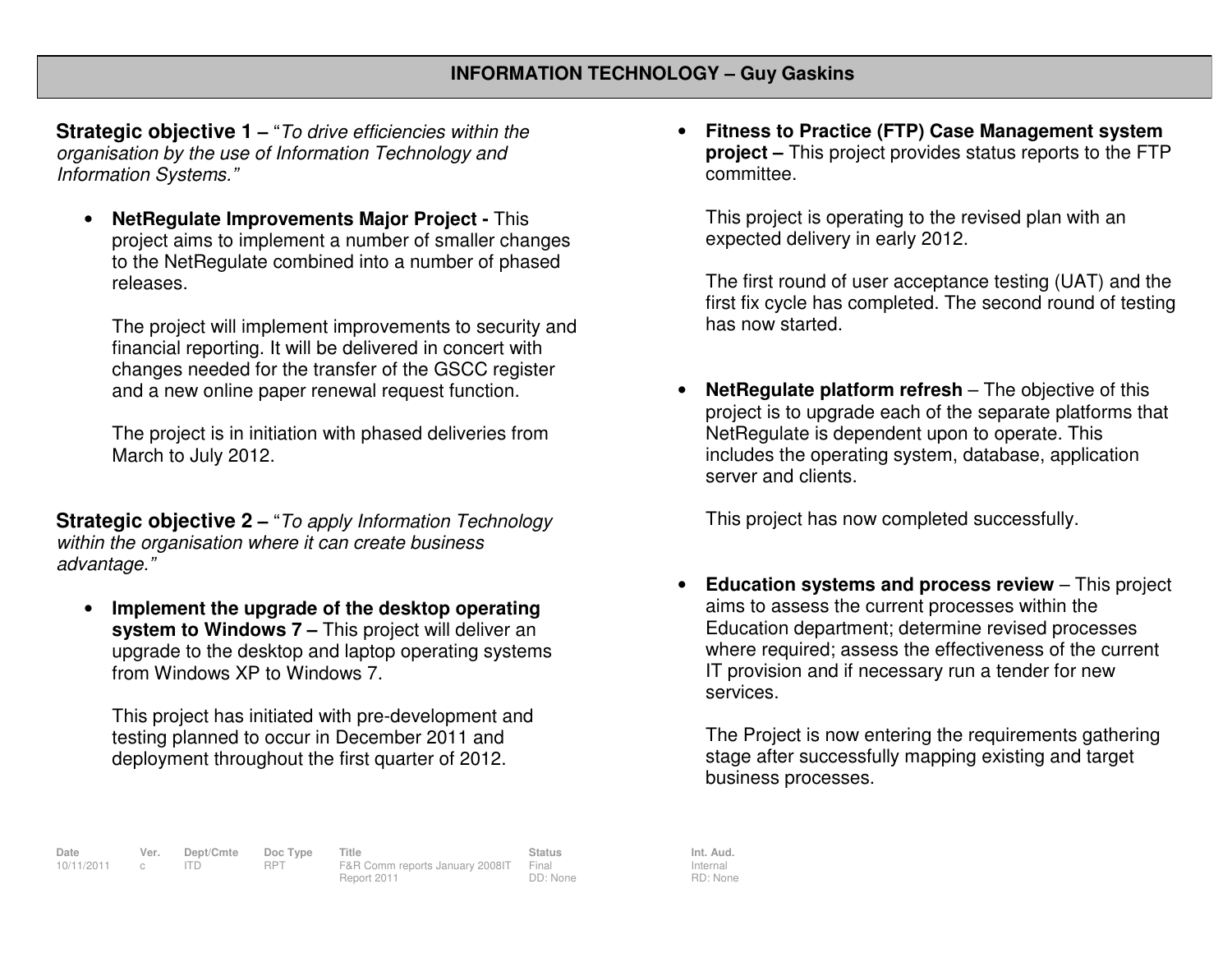This project is expected to complete in April 2012

•**Refit of the 33 Stannary street office** – This project aims to fit out the new offices at 33 Stannary Street to provide additional office and meeting room space. The IT team will support the implementation of the IT data and telephony services in the new building.

This project is nearing completion. The data line is installed and operational. There are a number of changes that are outstanding:

 1 – installation of telephone lines for monitoring security and data services;

2 – rectification of noisy cooling fans; and

 3 – activation of the management services for the data line.

•**Web site development cycle** – The objective of this project is to deliver one of two controlled change releases to the corporate web site (www.hpc-uk.org). This project is led by the Communications team.

The project has been initiated and a third party development company has been engaged to provide a proposal for the list of changes. The changes include addressing some issues identified in the penetration testing.

The user acceptance testing cycle will start in late November.

This project is expected to be delivered in late 2011.

| Date         | Ver. | Dept/Cmte Doc Type |            | Title                                 | Status   | Int. Aud. |
|--------------|------|--------------------|------------|---------------------------------------|----------|-----------|
| 10/11/2011 c |      |                    | <b>RPT</b> | F&R Comm reports January 2008IT Final |          | Internal  |
|              |      |                    |            | Report 2011                           | DD: None | RD: Non   |

**Strategic objective 3 –** "To protect the data and services of HPC from malicious damage and unexpected events."

• **Network encryption project** – The new encryption product has been purchased and installed. The tool allows very granular control by user and by personal computer – called Port Control. It can be used to determine who is able to write data to removable media and whether it is required to be encrypted.

The Fitness to Practice (FTP) team will be the pilot group for this new functionality.

The Pilot has concluded successfully. The software will be rolled out to all employees with the implementation of the Windows 7 upgrade project in early 2012.

The functionality will be 'switched on' for individual teams in a phased approach to minimise the risk of adversely impacting business operations.

• **Credit card handling** - Support the project to outsource credit card handling to reduce organisation risk of fraud.

PCI DSS (Payment Card Industry Data Security Standards) expert advice has been sort to identify potential solutions and industry best practice for handling credit card payments by telephone.

There is one outstanding issue to resolve concerning the type of account we hold with our payment services provider (WorldPay).

Internal RD: None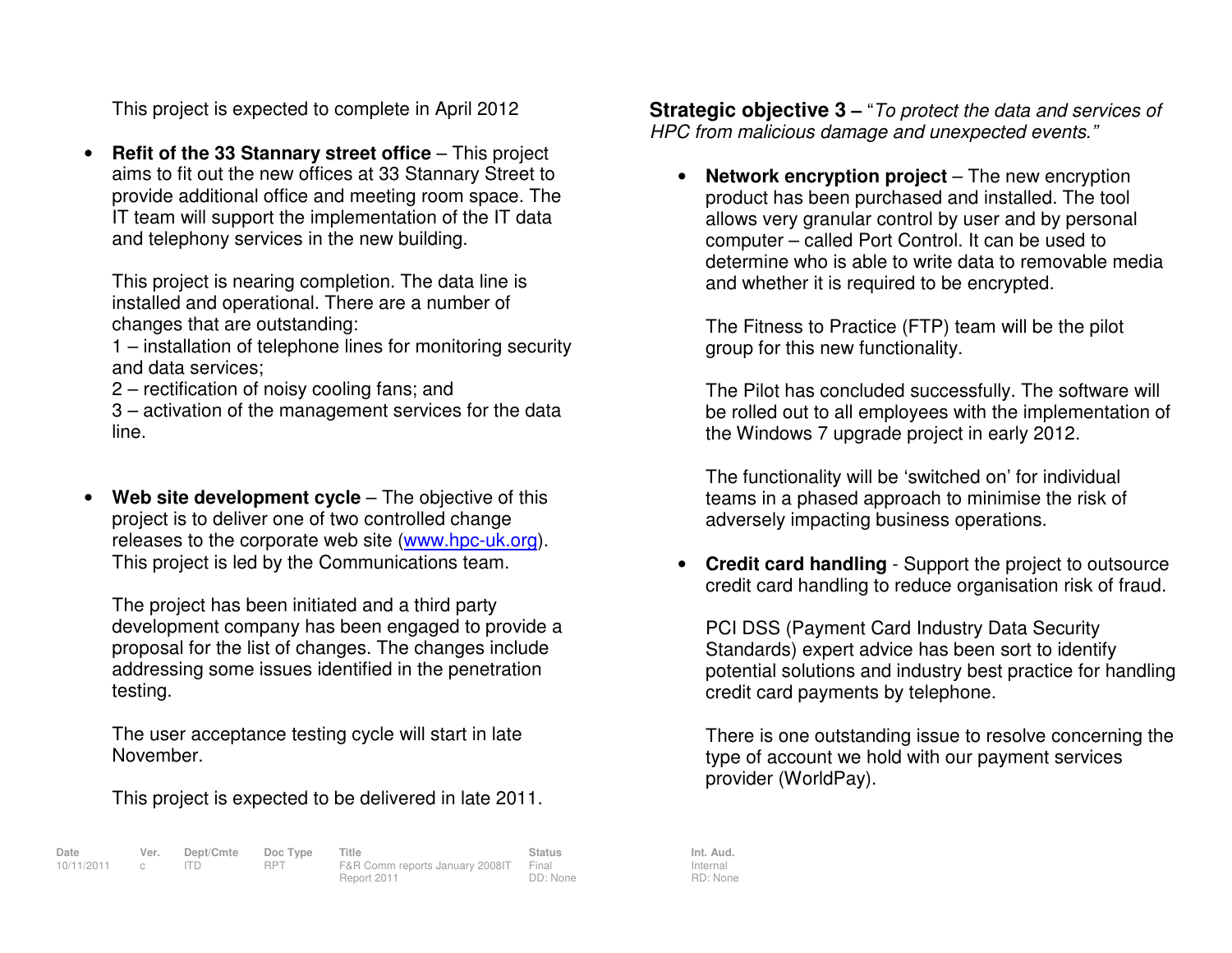The project is currently being re-planned.

As part of this project we have moved telephony provider to OPAL (Talk Talk). This transfer was completed successfully on 5 May.

• **Remote access security** – This project aims to improve the security provision for employees and external support organisations when they connect to the HPC services remotely.

The software has been installed and has been tested by the IT team and is also part of the pilot FTP 'Network encryption Project'.

The software will be implemented as part of the Windows 7 rollout in early 2012.

• **Blackberry disaster recovery service** - The Mobile Personal Mailing service has now become a business critical service. This project will investigate the options for creating a disaster recovery service and if appropriate to implement the service. This will allow the Blackberry handsets to operate in the event of a critical infrastructure failure.

We have reviewed the options available to us and have requested further clarification from our support provider. It is expected that any implementation will be planned for mid-2012.

**Date Ver. Dept/Cmte Doc Type Title Status Status Int. Aud.**<br>10/11/2011 c ITD RPT F&R Comm reports January 2008 | Final Internal Internal 10/11/2011 c ITD RPT F&R Comm reports January 2008IT Final Report 2011 DD: None

Internal RD: None